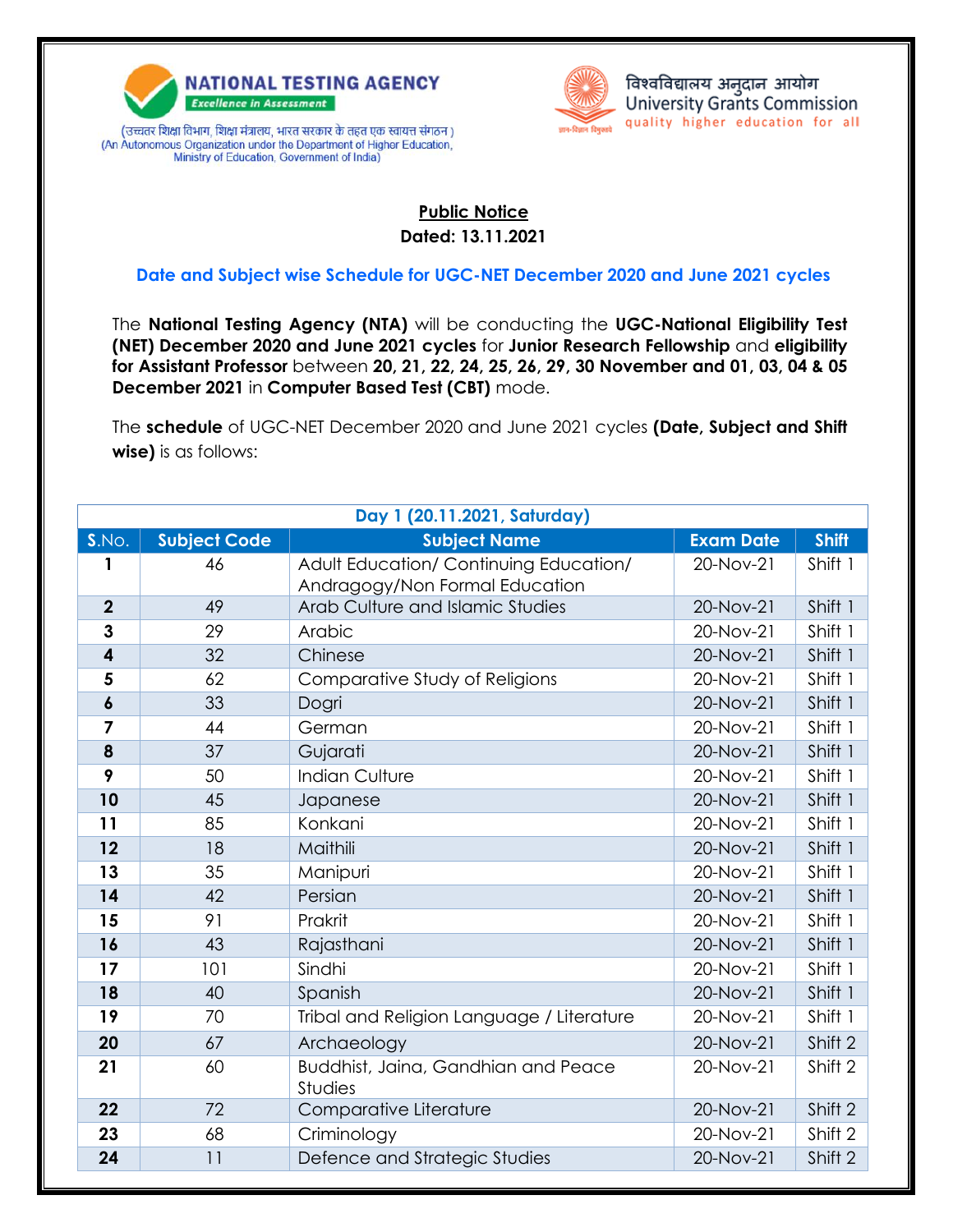| 25                         | 71                  | <b>Folk Literature</b>                                                                                                                                                                                                                     | 20-Nov-21        | Shift 2      |
|----------------------------|---------------------|--------------------------------------------------------------------------------------------------------------------------------------------------------------------------------------------------------------------------------------------|------------------|--------------|
| 26                         | 82                  | Forensic Science                                                                                                                                                                                                                           | 20-Nov-21        | Shift 2      |
| 27                         | 39                  | French (French Version)                                                                                                                                                                                                                    | 20-Nov-21        | Shift 2      |
| 28                         | 92                  | Human Rights and Duties                                                                                                                                                                                                                    | 20-Nov-21        | Shift 2      |
| 29                         | 31                  | Linguistics                                                                                                                                                                                                                                | 20-Nov-21        | Shift 2      |
| 30                         | 63                  | Mass Communication and Journalism                                                                                                                                                                                                          | 20-Nov-21        | Shift 2      |
| 31                         | 66                  | Museology & Conservation                                                                                                                                                                                                                   | 20-Nov-21        | Shift 2      |
| 32                         | 34                  | Nepali                                                                                                                                                                                                                                     | 20-Nov-21        | Shift 2      |
| 33                         | 83                  | Pali                                                                                                                                                                                                                                       | 20-Nov-21        | Shift 2      |
| 34                         | 03                  | Philosophy                                                                                                                                                                                                                                 | 20-Nov-21        | Shift 2      |
| 35                         | 90                  | Politics including International<br>Relations/International Studies including<br>Defence/Strategic Studies, West Asian<br>Studies, South East Asian Studies, African<br>Studies, South Asian Studies, Soviet Studies,<br>American Studies. | 20-Nov-21        | Shift 2      |
| 36                         | 93                  | Tourism Administration and Management.                                                                                                                                                                                                     | 20-Nov-21        | Shift 2      |
| Day 2 (21.11.2021, Sunday) |                     |                                                                                                                                                                                                                                            |                  |              |
| S.No.                      | <b>Subject Code</b> | <b>Subject Name</b>                                                                                                                                                                                                                        | <b>Exam Date</b> | <b>Shift</b> |
| 37                         | 58                  | Law                                                                                                                                                                                                                                        | 21-Nov-21        | Shift 1      |
| 38                         | 04                  | Psychology                                                                                                                                                                                                                                 | 21-Nov-21        | Shift 1      |
| 39                         | 89                  | <b>Environmental Sciences</b>                                                                                                                                                                                                              | 21-Nov-21        | Shift 2      |
| 40                         | 65                  | Performing Art - Dance/Drama/Theatre                                                                                                                                                                                                       | 21-Nov-21        | Shift 2      |
| 41                         | 47                  | <b>Physical Education</b>                                                                                                                                                                                                                  | 21-Nov-21        | Shift 2      |
|                            |                     | Day 3 (22.11.2021, Monday)                                                                                                                                                                                                                 |                  |              |
| S.No.                      | <b>Subject Code</b> | <b>Subject Name</b>                                                                                                                                                                                                                        | <b>Exam Date</b> | <b>Shift</b> |
| 42                         | 02                  | <b>Political Science (Group-1)</b>                                                                                                                                                                                                         | 22-Nov-21        | Shift 1      |
| 43                         | 95                  | Santali                                                                                                                                                                                                                                    | 22-Nov-21        | Shift 1      |
| 44                         | 100                 | Yoga                                                                                                                                                                                                                                       | 22-Nov-21        | Shift 1      |
| 45                         | 02                  | Political Science (Group-2)                                                                                                                                                                                                                | 22-Nov-21        | Shift 2      |
| 46                         | 14                  | <b>Public Administration</b>                                                                                                                                                                                                               | 22-Nov-21        | Shift 2      |
| 47                         | 74                  | <b>Women Studies</b>                                                                                                                                                                                                                       | 22-Nov-21        | Shift 2      |
|                            |                     | Day 4 (24.11.2021, Wednesday)                                                                                                                                                                                                              |                  |              |
| S.No.                      | <b>Subject Code</b> | <b>Subject Name</b>                                                                                                                                                                                                                        | <b>Exam Date</b> | <b>Shift</b> |
| 48                         | 01                  | Economics / Rural Economics / Co-<br>operation / Demography / Development<br>Planning/Development Studies /<br><b>Econometrics/ Applied Economics</b><br>/Development Eco./Business Economics                                              | 24-Nov-21        | Shift 1      |
| 49                         | 59                  | Library and Information Science                                                                                                                                                                                                            | 24-Nov-21        | Shift 2      |
| 50                         | 38                  | Marathi                                                                                                                                                                                                                                    | 24-Nov-21        | Shift 2      |
| 51                         | 24                  | Punjabi                                                                                                                                                                                                                                    | 24-Nov-21        | Shift 2      |
| 52                         | 73                  | Sanskrit traditional Subjects (including)<br>Jyotisha/Sidhanta Jyotish/ Navya Vyakarna/<br>Vyakarna/ Mimansa/ Navya Nyaya/<br>Sankhya Yoga/<br>Tulanatmaka Darsan/ Shukla Yajurveda/<br>Madhav                                             | 24-Nov-21        | Shift 2      |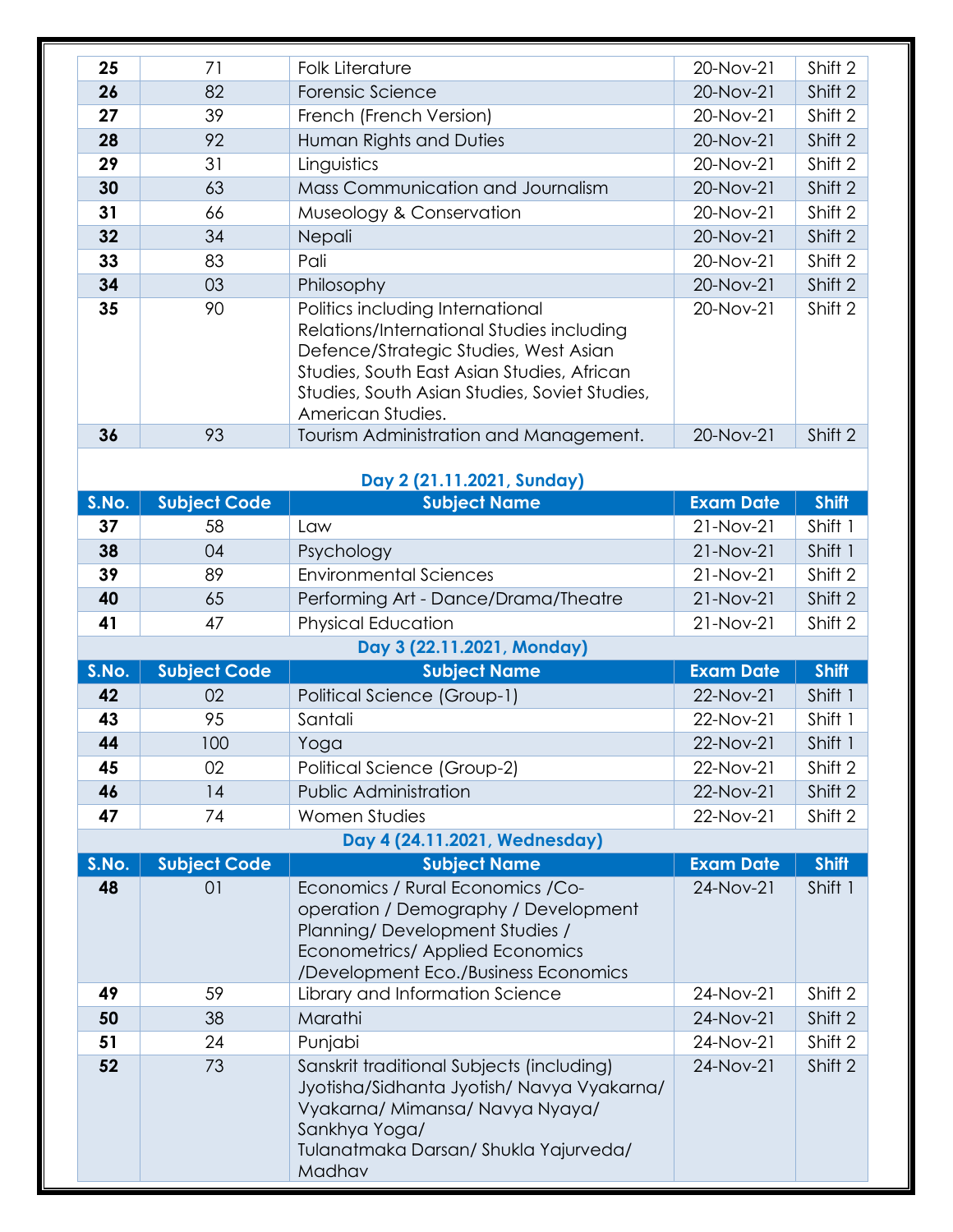|                                      |                           | Vedant/Dharmasasta/Sahitya/<br>Puranotihasa /                                                                                                                                   |                                 |                         |  |  |
|--------------------------------------|---------------------------|---------------------------------------------------------------------------------------------------------------------------------------------------------------------------------|---------------------------------|-------------------------|--|--|
| 53                                   | 28                        | Urdu                                                                                                                                                                            | 24-Nov-21                       | Shift 2                 |  |  |
|                                      |                           | Day 5 (25.11.2021, Thursday)                                                                                                                                                    |                                 |                         |  |  |
| S.No.                                | <b>Subject Code</b>       | <b>Subject Name</b>                                                                                                                                                             | <b>Exam Date</b>                | <b>Shift</b>            |  |  |
| 54                                   | 08                        | Commerce (Group-1)                                                                                                                                                              | 25-Nov-21                       | Shift 1                 |  |  |
| 55                                   | 16                        | Music                                                                                                                                                                           | 25-Nov-21                       | Shift 1                 |  |  |
| 56                                   | 08                        | Commerce (Group-2)                                                                                                                                                              | 25-Nov-21                       | Shift 2                 |  |  |
| 57                                   | 79                        | Visual Art (including Drawing & Painting<br>/Sculpture Graphics / Applied Art/History of<br>Art)                                                                                | 25-Nov-21                       | Shift 2                 |  |  |
|                                      |                           | Day 6 (26.11.2021, Friday)                                                                                                                                                      |                                 |                         |  |  |
| S.No.                                | <b>Subject Code</b>       | <b>Subject Name</b>                                                                                                                                                             | <b>Exam Date</b>                | <b>Shift</b>            |  |  |
| 58                                   | 08                        | Commerce (Group-3)                                                                                                                                                              | 26-Nov-21                       | Shift 1                 |  |  |
| 59                                   | 26                        | Tamil                                                                                                                                                                           | 26-Nov-21                       | Shift 1                 |  |  |
| 60                                   | 87                        | <b>Computer Science and Applications</b>                                                                                                                                        | 26-Nov-21                       | Shift 2                 |  |  |
|                                      |                           | Day 7 (29.11.2021, Monday)                                                                                                                                                      |                                 |                         |  |  |
| S.No.                                | <b>Subject Code</b>       | <b>Subject Name</b>                                                                                                                                                             | <b>Exam Date</b>                | <b>Shift</b>            |  |  |
| 61                                   | 06                        | History (Group-1)                                                                                                                                                               | 29-Nov-21                       | Shift 1                 |  |  |
| 62                                   | 15                        | <b>Population Studies</b>                                                                                                                                                       | 29-Nov-21                       | Shift 1                 |  |  |
| 63                                   | 07                        | Anthropology                                                                                                                                                                    | 29-Nov-21                       | Shift 2                 |  |  |
| 64                                   | 06                        | History (Group-2)                                                                                                                                                               | 29-Nov-21                       | Shift 2                 |  |  |
|                                      |                           | Day 8 (30.11.2021, Tuesday)                                                                                                                                                     |                                 |                         |  |  |
| S.No.                                | <b>Subject Code</b>       | <b>Subject Name</b>                                                                                                                                                             | <b>Exam Date</b>                | <b>Shift</b>            |  |  |
| 65                                   | 17                        | Management (including Business Admn.<br>Mgt./Marketing/ Marketing Mgt./Industrial<br>Relations and Personnel Mgt./ Personnel<br>Mgt./Financial Mgt./Co-operative<br>Management) | 30-Nov-21                       | Shift 1                 |  |  |
|                                      |                           | Day 9 (01.12.2021, Wednesday)                                                                                                                                                   |                                 |                         |  |  |
| S.No.                                | <b>Subject Code</b>       | <b>Subject Name</b>                                                                                                                                                             | <b>Exam Date</b>                | <b>Shift</b>            |  |  |
| 66                                   | 30                        | English (Group-1)                                                                                                                                                               | $1-Dec-21$                      | Shift 1                 |  |  |
| 67                                   | 30                        | English (Group-2)                                                                                                                                                               | $1-Dec-21$                      | Shift 2                 |  |  |
| Day 10 (03.12.2021, Friday)<br>S.No. |                           |                                                                                                                                                                                 |                                 |                         |  |  |
| 68                                   | <b>Subject Code</b><br>09 | <b>Subject Name</b>                                                                                                                                                             | <b>Exam Date</b><br>$3-Dec-21$  | <b>Shift</b><br>Shift 1 |  |  |
| 69                                   | 84                        | Education (Group-1)<br>Kashmiri                                                                                                                                                 | $3-Dec-21$                      | Shift 1                 |  |  |
| 70                                   | 22                        | Malayalam                                                                                                                                                                       | $3-Dec-21$                      | Shift 1                 |  |  |
| 71                                   | 41                        | Russian                                                                                                                                                                         | $3-Dec-21$                      | Shift 1                 |  |  |
|                                      |                           |                                                                                                                                                                                 |                                 |                         |  |  |
|                                      |                           |                                                                                                                                                                                 |                                 |                         |  |  |
| 72                                   | 09                        | Education (Group-2)                                                                                                                                                             | $3-Dec-21$                      | Shift 2                 |  |  |
| 73                                   | 88                        | Electronic Science                                                                                                                                                              | $3-Dec-21$                      | Shift 2                 |  |  |
| 74                                   | 81                        | Social Medicine and Community Health                                                                                                                                            | $3-Dec-21$                      | Shift 2                 |  |  |
|                                      |                           | Day 11 (04.12.2021, Saturday)                                                                                                                                                   |                                 |                         |  |  |
| S.No.<br>75                          | <b>Subject Code</b><br>36 | <b>Subject Name</b>                                                                                                                                                             | <b>Exam Date</b><br>$4$ -Dec-21 | <b>Shift</b>            |  |  |
| 76                                   | 94                        | Assamese<br><b>Bodo</b>                                                                                                                                                         | $4$ -Dec-21                     | Shift 1<br>Shift 2      |  |  |